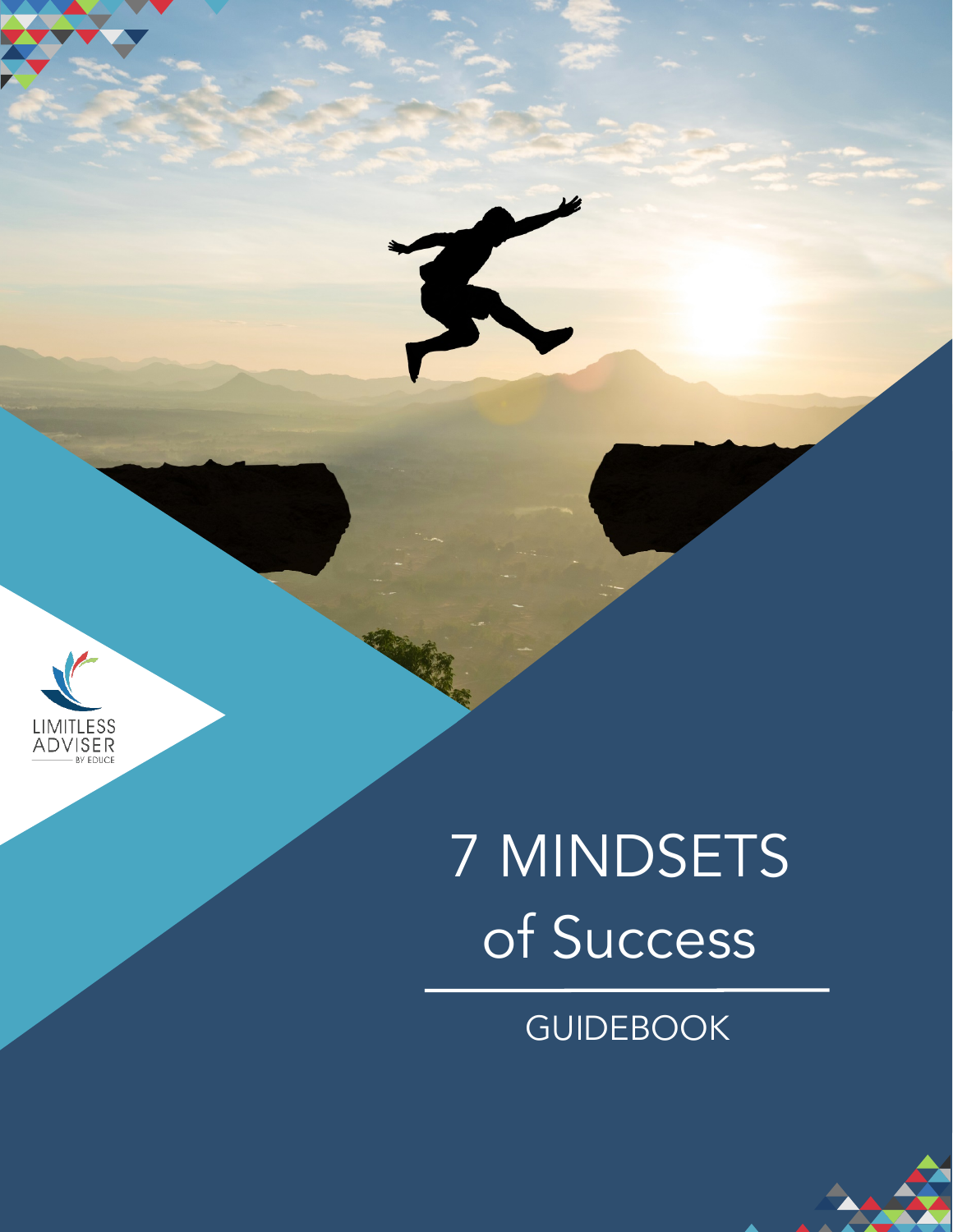## 7 MINDSETS: A NOTE FROM STEPHANIE

I have always wondered how wildly successful people like Richard Branson, Oprah Winfrey and Elon Musk achieved such success while being so seemingly in love with their lives, all while continuously evolving and excelling in their endeavors. After relocating to Costa Rica in 2014 at the apex of my 20 year career, I immersed myself in studying the science and psychology of success.

I've coached everyone from start-up advisors to partners of multi-billion-dollar firms to CEOs of major financial institutions. My work is focused on helping them develop and unleash their business and leadership potential. In my 20 years of doing so, I've discovered seven mindsets that set apart top achievers from the rest of the pack:



© EDUCE INC. | LIMITLESS ADVISER | STEPHANIEBOGAN.COM

All consulting and training materials are provided "as-is" and without any warranties; use of and/or reliance on these materials is at your own risk. Consulting and training materials may not be reproduced, used, or sold in whole or in part, in any manner, without written consent or license for use by Educe, Inc.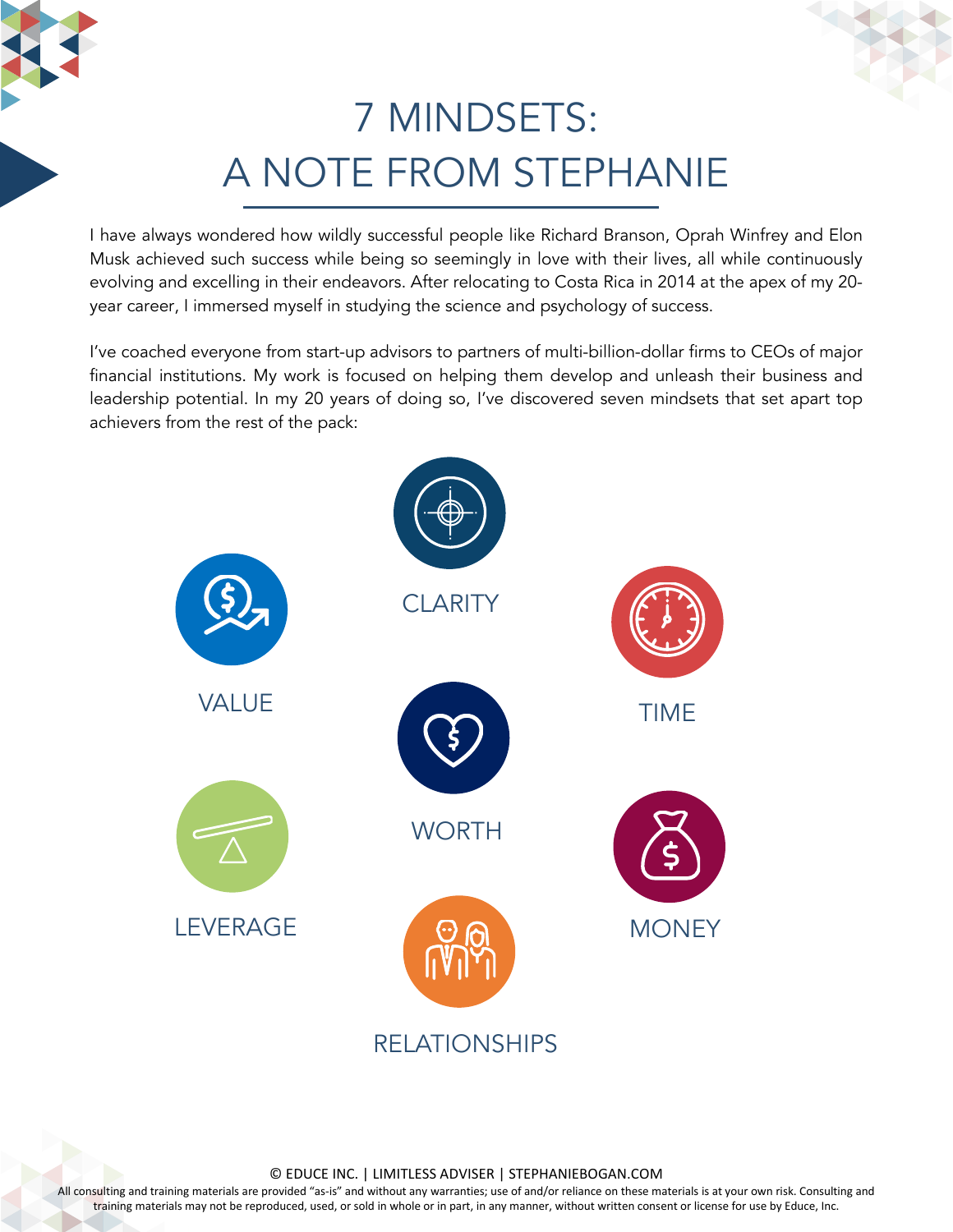### MINDSET IN PRACTICE

The 7 Mindsets of Success reflect your perspective in areas essential to expanding yourself and your success. Learning to master these mindsets is the key to raising your standards and stepping into a bigger, better future.

#### MINDSET 1: WORTH

Knowing your worth is what allows you to face business and life with confidence. When we look to external factors for worth and validation, we compromise our standards when challenging circumstances arise. I've seen this in advisers discounting fees, partnerships breaking down and CEOs struggling to manage their high-powered executive teams to their fullest potential. Our sense of personal worth is what allows us to face challenges and conflicts with confidence, without compromising our values.



### MINDSFT 2: CLARITY

Gaining clarity about what you want, and why, is an essential ingredient in up-leveling your success. Too often, we react to daily circumstances rather than being driven by a sense of clarity about what we're striving to achieve. I've often joked with my clients about how easily distracted they are and their tendency to chase "shiny things." Without clarity, our circumstances can easily get the better of us and shift our focus away from what we really want, leaving us reacting to day-to-day demands or chasing the next new idea before finishing the last. With clarity comes the ability to focus our time, attention and resources on the actions that will truly "move the needle" and produce meaningful progress toward our goals.



### MINDSET 3: VALUE

Knowing the value of what you do is a key success factor. Far too many advisers regularly discount their value in ways large and small. When you have a strong sense of the value you provide, you approach situations with greater ease and confidence. It's critical that you present your offering as a high value commodity, not a bargain bin item. When you establish a standard – say in fees, minimums or client type – and then make an exception, what you're really saying is "I don't think I can be successful holding to my standards, so I'll compromise my value in the hopes that it helps me get there." Such compromises may make you more money in the near but too often end up creating unnecessary struggles on the path to greater levels of success.



### MINDSET 4: TIME

Advisers don't actually suffer from a lack of time; they suffer from a lack of knowing how to manage and make the most of it. The pace of your progress will be driven by what you choose not to spend your time on, as much as by what you do choose to spend your time on. When you possess a strong sense of worth, clarity and value, you become clear on the priorities that will deliver results, and focus your time on these